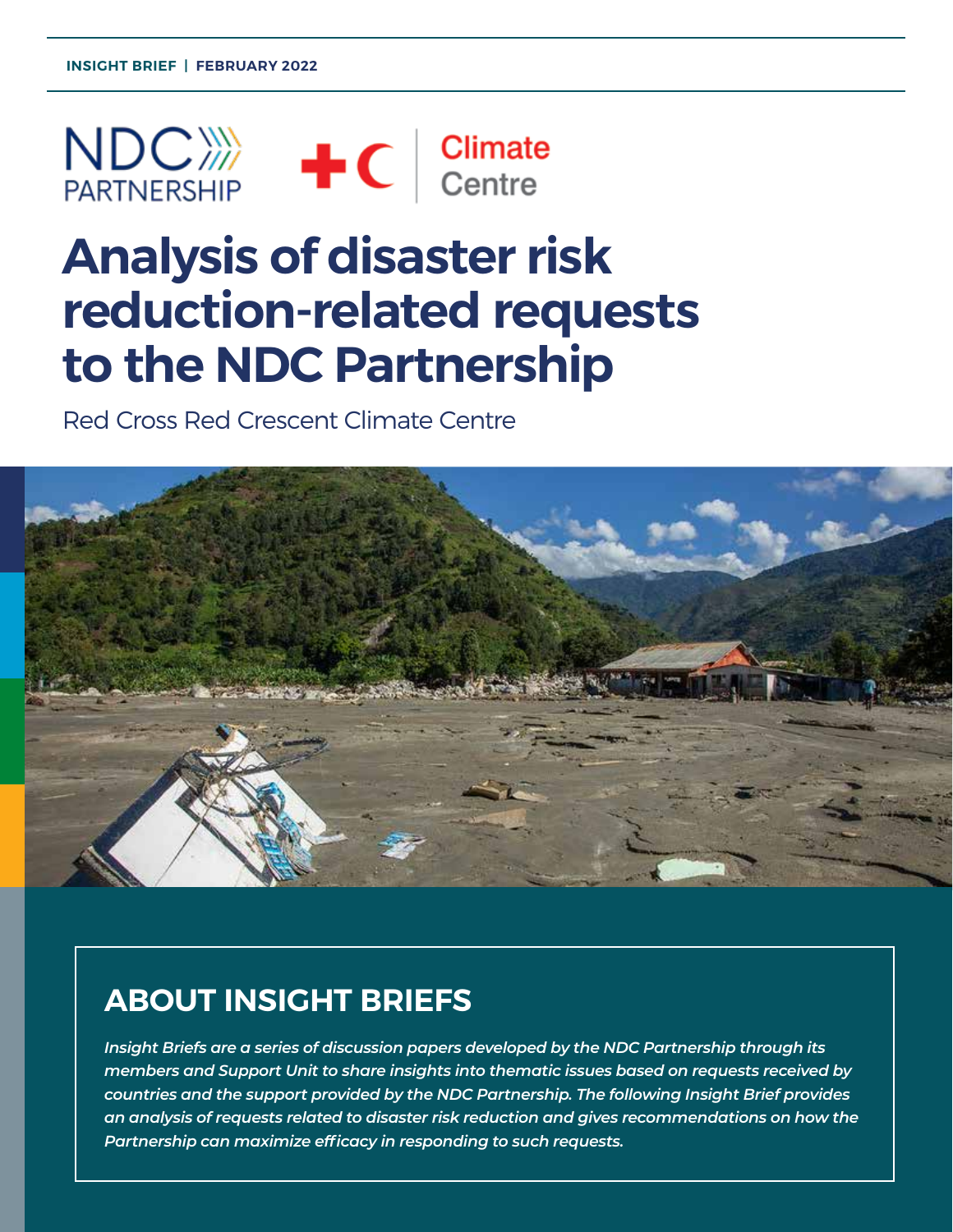**Countries are increasingly including disaster risks in their Nationally Determined** 

#### **Contributions (NDCs), highlighting the importance of the importance of the Partnership in providing**  $\mathbb{R}$ **guidance and support for Disaster Risk Reduction (DRR) efforts.**

- **Analysis of DRR-related requests from 19 countries and requests received through the Partnership's Climate Action Enhancement Package (CAEP) in 26 countries show that most DRR-related requests are for technical (80%) rather than project (20%) support.** This includes, for instance, vulnerability assessments and research rather than a direct investment in systems.
- Altogether, **60% of DRR-related implementation requests were supported** comparable to an average of 66% of requests from the Partnership funded overall. **Strikingly, 88% of DRR-related requests within CAEP** were supported, with indicative and partial support included as support.
- **Most DRR-related requests focus on adaptation activities rather than cross-cutting or mitigation efforts.** Adaptation requests include support for developing risk maps and building health and disaster management capacity.
- **There are significant gaps in supported requests related to health, and for policy, strategies, and legislation.** Other DRR-related activities with lower rates of support include raising awareness and public education, integrating NDCs into national planning and budgets and revenue streams, supporting gender balance, and sharing lessons and best practices.
- **The funding gaps in health and policy mainstreaming are suggestive of the longstanding "humanitarian-development divide,"** wherein humanitarian actors are perceived to focus on immediate, basic needs, such as emergency health, while development actors focus on long-term disaster recovery and systems building. However, many unsupported DRR-related requests in the health sector are for capacitybuilding and governance support in the face of rising climate risks and therefore do not address shorter-term needs.
- **Recommendations for the Partnership to better anticipate and respond to DRRrelated requests include** identifying and approaching humanitarian partners, such as the United Nations Office for the Coordination of Humanitarian Affairs, the World Food Programme, and the START Network, to join the Partnership; raising awareness and strengthening capacity of governments and partners to support mainstreaming humanitarian, development, and governance efforts within DRR; issuing specific calls for requests on cross-cutting issues and compound risks; and conducting qualitative research with partners and countries—at both the national and subnational levels to learn more about their DRR needs and interests and how these can overlap with climate change adaptation needs.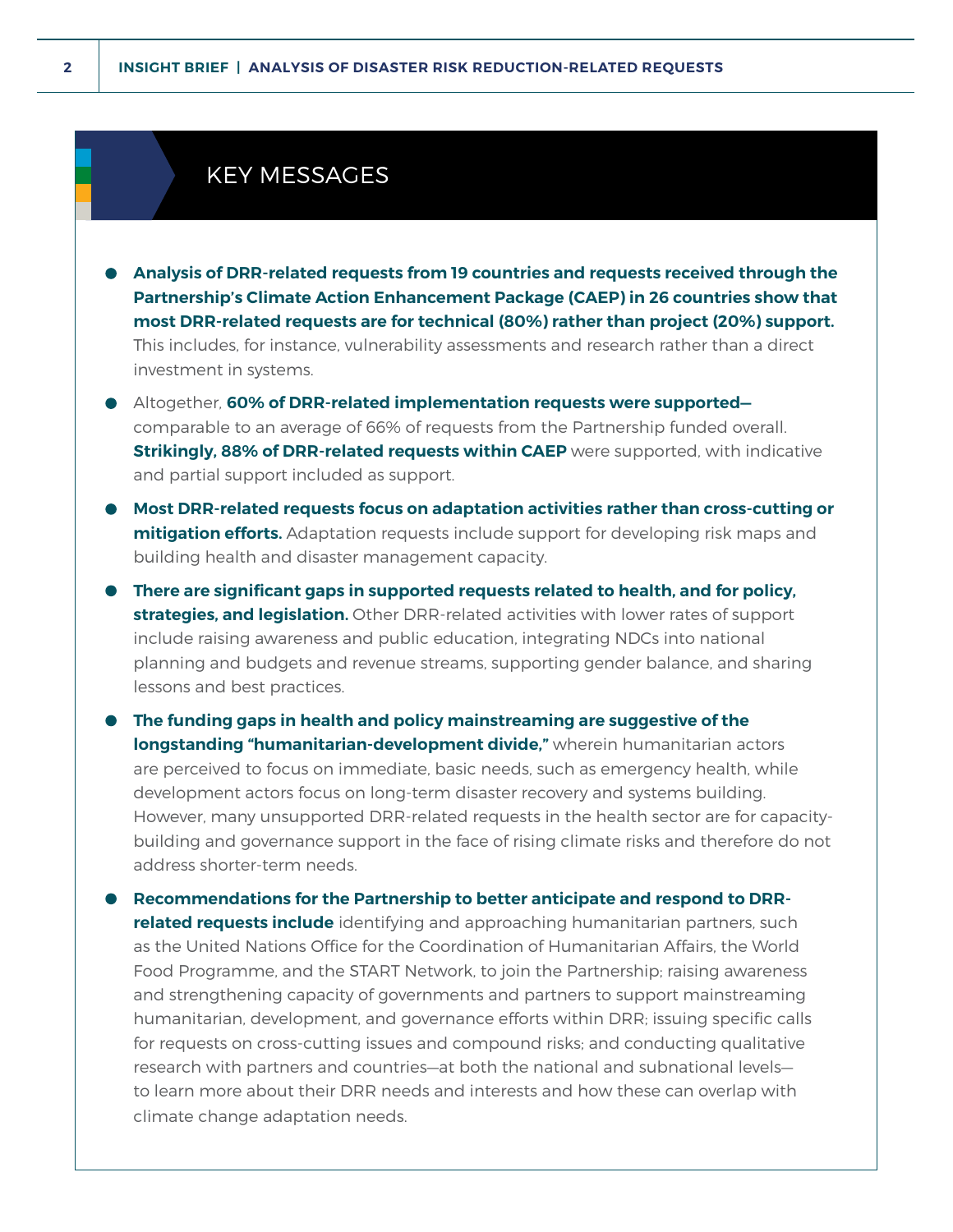# INTRODUCTION

As global temperatures continue to rise, climate and weather-related extreme events, such as floods, <u>droughts, and heat waves, are becoming more frequent and severe.</u><sup>1</sup> There is growing recognition of the need to work with communities and governments around the world to improve peoples' capacities to anticipate, prepare for and respond to climate-related shocks and stresses. To effectively manage rising and increasingly complex risks in the short, medium, and long term, linking disaster risk reduction and Climate Change Adaptation (CCA) is essential. Harnessing synergies between DRR and CCA generates greater efficiencies with regard to the use of human, technical, and financial resources. It can also facilitate a more holistic understanding of risk and uncertainty, aid in addressing causes of vulnerability, and can reduce the likelihood of potential maladaptation.

More and more countries are committing to addressing climate change and reducing risks, from mainstreaming resilience into policy to reducing vulnerability and exposure to climate impacts in communities. NDC Partnership member countries identify priorities and request support from the Partnership to design and implement activities. The Partnership streamlines assistance by offering support together with Partners to scale up actions. Many countries now include disaster risks in their NDCs, highlighting the importance of the NDC Partnership in providing guidance and support for DRR efforts.

**This study provides insights on the nature of DRR-related requests submitted to the NDC Partnership and highlights existing gaps in support**. It analyzes DRR-related activities in requests for NDC implementation from 19 countries from May 2018 to July 2021 and through the Climate Action Enhancement Package in 26 countries from October 2019 to January 2021. It considers why DRR-related requests may go unsupported and explores emerging trends around integrating DRR into climate and COVID-19 recovery plans. Practical recommendations are provided to NDC Partnership members and the Support Unit to further strengthen support provision for DRR-related requests.

*Important note: This analysis used kNook data but refined the tagging in order to consider requests that are related to DRR but not necessarily tagged as such.* 

1 IPCC, 2021. The Summary for Policymakers of the Working Group I Contribution to the Sixth Assessment Report (AR6) as well as additional materials and information are available at <https://www.ipcc.ch/report/ar6/wg1/>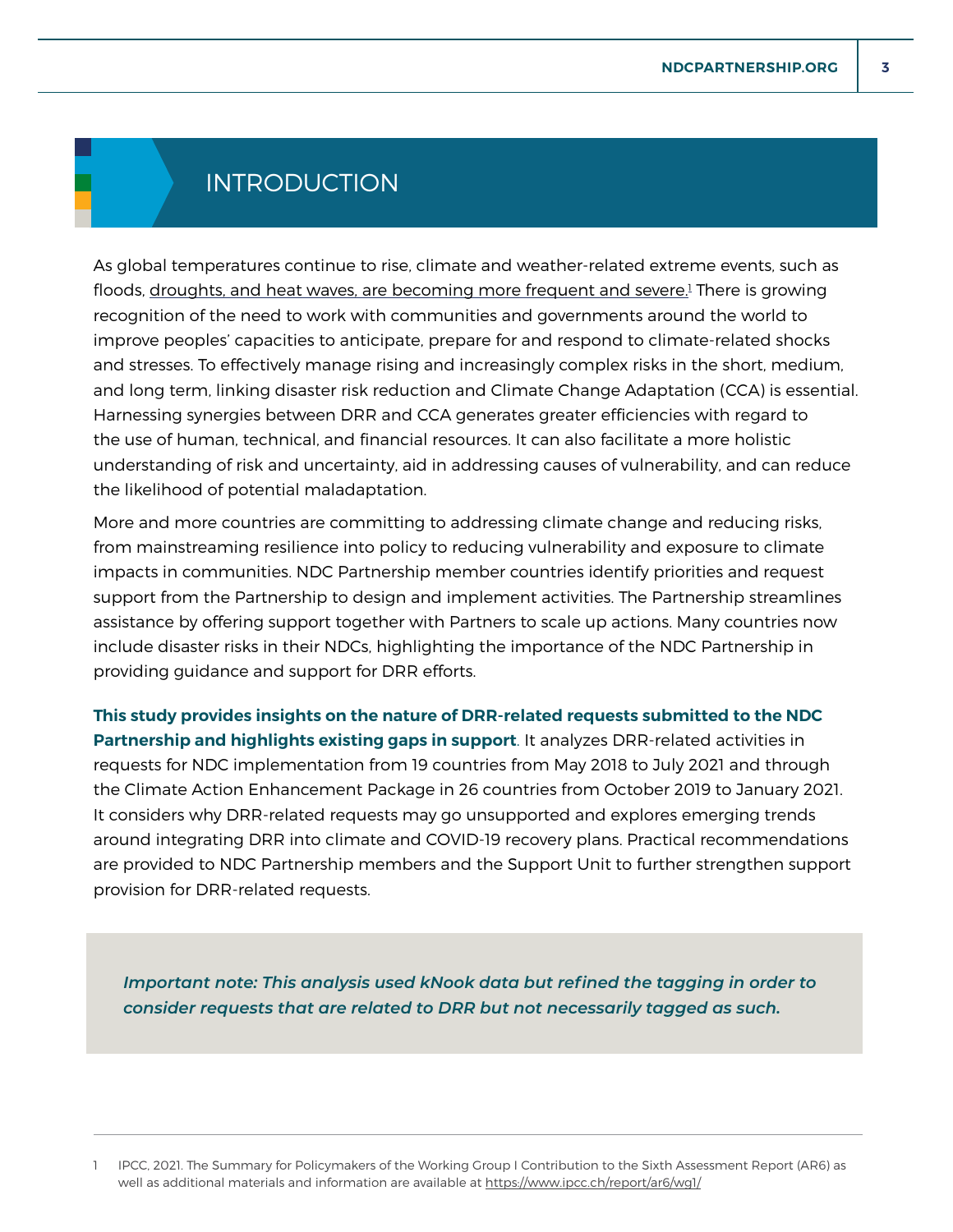

**The Sendai Framework for Disaster Risk Reduction 2015-2030 outlines global targets to be reached by 2030, including increasing the number of countries with national and local DRR strategies.** 

## AN OVERVIEW OF DISASTER RISK REDUCTION

DRR is commonly defined as the systematic assessment, identification, and mitigation of natural hazards to reduce vulnerability to disasters. There are a variety of elements to reducing risk, including disaster mitigation, early warning and early action, disaster preparedness and recovery interventions, including support for livelihoods.<sup>2</sup>

The International Federation of Red Cross and Red Crescent Societies' definition of DRR refers to three main DRR components: **to strengthen the preparedness and capacities of communities** to more effectively respond to disasters, **to promote activities and actions that mitigate the adverse effects of hazards and to protect development projects,** such as health facilities, from the impact of disasters.

The Sendai Framework for Disaster Risk Reduction 2015-2030 outlines global targets to be reached by 2030, including increasing the number of countries with national and local DRR strategies. States are recognized as having the primary role in DRR and are supported by stakeholders, including local governments, the private sector, and the international community. The adoption of the Sendai Framework and the Paris Agreement in 2015 provides a clear mandate for countries to increase coordination and coherence between DRR and climate adaptation plans to achieve the Sustainable Development Goals. NDCs are an important vehicle to communicate countries' plans on adaptation and mitigation and to demonstrate how links to DRR planning are being articulated and implemented.

At the same time, there is often a disconnect at the donor level between humanitarian departments, which often address immediate humanitarian needs arising from disasters, and development departments, which are traditionally tasked with reducing poverty and promoting sustainable development in the long term. At the national government level, this divide is often mirrored between ministries of civil defense, which are often responsible for disaster risk management, and ministries of environment, where climate and adaptation planning and decision making traditionally occur. NDCs offer an opportunity to bridge these divides and encourage these actors to recognize that reducing and preparing for disaster risk now is an integral part of effective planning and finance for climate change adaptation in the short, medium, and long term.

<sup>2</sup> IFRC, 2021. Reducing Risk. Webpage. Available at: [https://www.ifrc.org/sites/default/](https://www.ifrc.org/sites/default/files/2021-09/20201113_WorldDisasters_4.pdf) [files/2021-09/20201113\\_WorldDisasters\\_4.pdf](https://www.ifrc.org/sites/default/files/2021-09/20201113_WorldDisasters_4.pdf)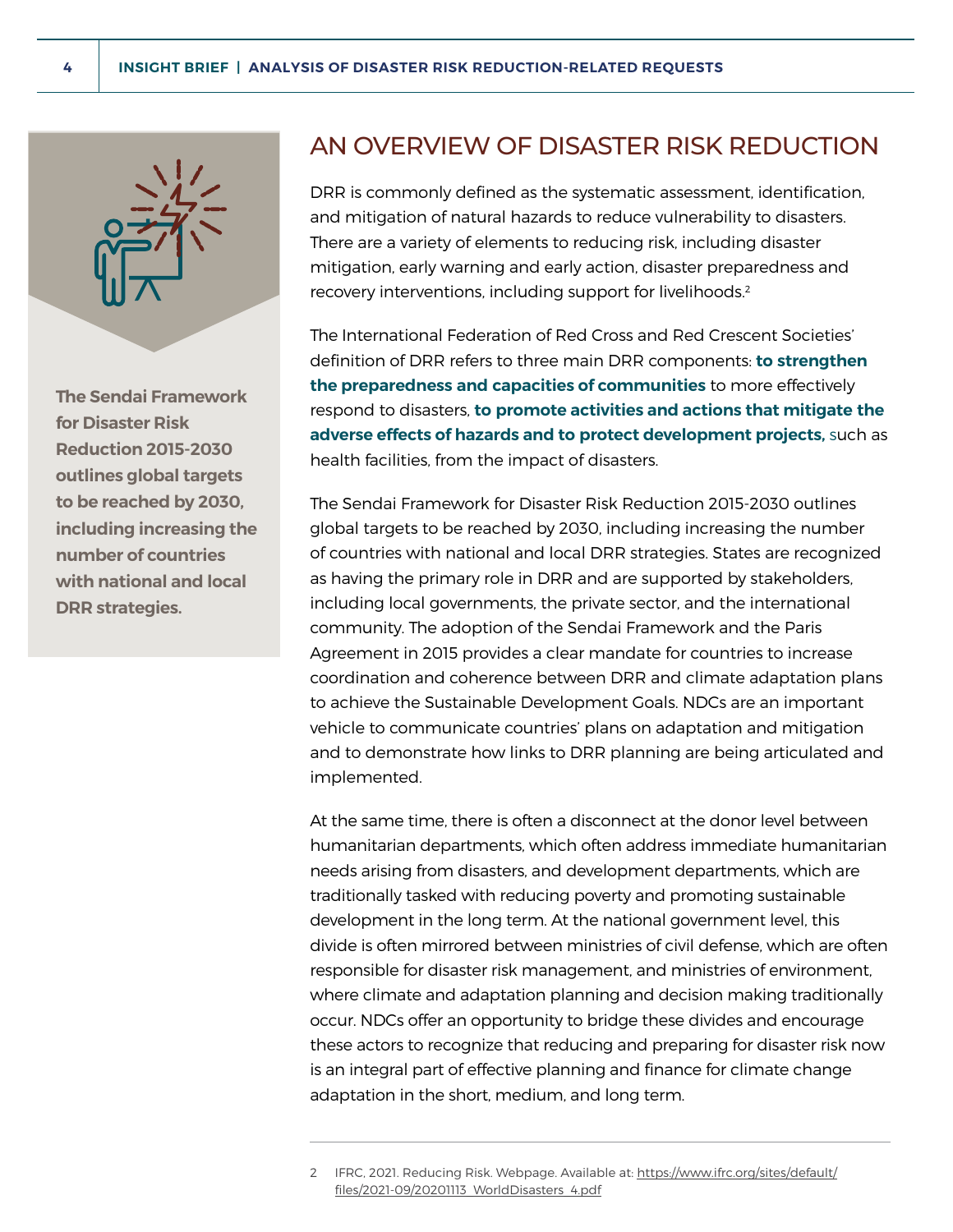## **FINDINGS**

A range of themes emerges from the analysis of DRR requests received through the NDC Partnership.

## THEMES OF REQUESTS

**Primary focus on adaptation.** DRR-related requests focused primarily on adaptation activities rather than mitigation or cross-cutting activities, with 81% of DRR-related implementation requests and 65% of DRR-related CAEP requests focusing on adaptation. Adaptation requests include support for improving early warning systems, strengthening the resilience of health systems to deal with climatic shocks and stresses via capacity building of the workforce and frontline health workers, and improving weather-resistant crop varieties.

**Lack of focus on mitigation.** Merely 2% of DRR-related requests focus on mitigation, although some cross-cutting requests included mitigation efforts (see below). The only mitigation-focused requests came from São Tomé and Príncipe, Zimbabwe, Uganda, and South Africa. Activities included operationalizing a national mitigation registry system in Uganda and undertaking a risk and vulnerability assessment across economic sectors linked to mitigation scenarios in South Africa. Promisingly, these requests were all supported except Zimbabwe's request to assess industrial-sector emissions-reductions potential.

**Limited requests on cross-cutting focus areas that combine elements on both adaptation and mitigation.** 16% of DRR-related Partnership Plans (PPs) and 33% of DRR-related CAEP requests focused on cross-cutting areas, such as requests for integrated climate action or the development of climate policy or laws addressing both adaptation and mitigation, such as improving climate hazard databases in Armenia, Grenada, Jordan, and Mozambique. Despite the relevance of such cross-cutting issues to NDC objectives, few cross-cutting requests were made compared to adaptation. However, the support rate was quite low: 44% of DRR-related PP requests were fully funded, 2% had indicative funding, 3% were partially funded, and 51% were not funded.

**Emphasis on technical rather than project support.** 83% of the CAEP requests and 80% of other DRR-related requests were for technical assistance rather than project support. Technical support refers to support or activities that are not a physical tangible investment. Burkina Faso, for example, sought to train 100 specialists to strengthen medical staff skills on diseases sensitive to climate change. In contrast, project support refers to direct investment, such as one project request in Armenia that requested support for the development of a new anti-hail system.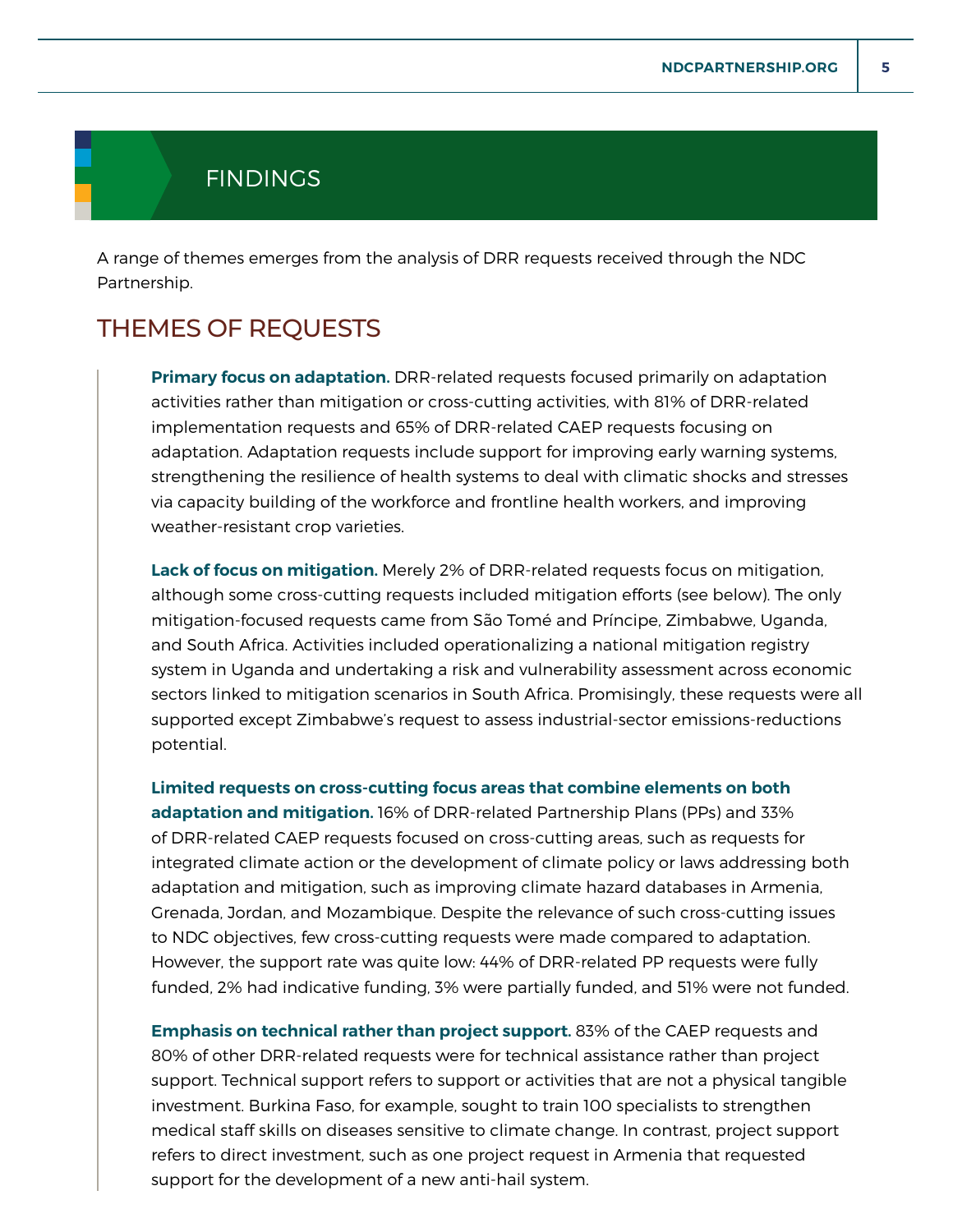**Uneven geographic distribution of requests.** The number of DRR-related requests for activities is unevenly distributed across regions and countries, with the sub-Saharan region appearing as having the highest number of requests, with up to three-fourths of the total DRR implementation requests submitted to the Partnership. However, this prevalence may be due to the fact that close to half of the total requests submitted to the Partnership are coming from this region.

#### **Gaps in supporting requests that focus on improving human resilience and**

**preparedness.** There is a significant gap in support for requests to improve human resilience and preparedness to extreme hazards and changing climatic conditions. This includes activities that promote and reduce risk and climate-related impacts on human health, human settlements, and gender and other vulnerable groups. Notably, plans related to health were rarely supported, with only one partially funded activity from Benin, which focused on reducing mortality due to malaria and other diseases related to climate risks. As discussed in more depth below, this may be because health is traditionally seen as a sector unrelated to DRR. Unsupported CAEP requests involve finance and investments in projects that build resilience and capacity to implement countries' NDC ambitions or to increase education on climate risks through assessment or training. These gaps are presented in more detail in the section below.

## TRENDS IN SUPPORT FOR DRR-RELATED REQUESTS

### FUNDED DRR-RELATED ACTIVITIES

DRR-related activities that have attracted more support from partners include:

- **Developing studies and analysis**. Thirteen out of 19 countries received support for investigating or analyzing a subject pertaining to climate change disasters and technical projections with direct implications for policy reform or investment plan development.
- **Preparing bankable projects and pipelines**. Thirteen out of 19 countries received support for activities that identify pipeline projects, assess feasibility, and develop specific projects related to DRR. This positive figure may be representative of the growing awareness of the need to support countries in developing bankable projects to access climate finance (Ellis & Pillay 2017).
- **Developing capacity**. Twelve out of 19 countries received support for enhancing capacity to develop and implement climate-related projects to build resilience. This includes conducting training to enhance technical capacity to prepare for disasters.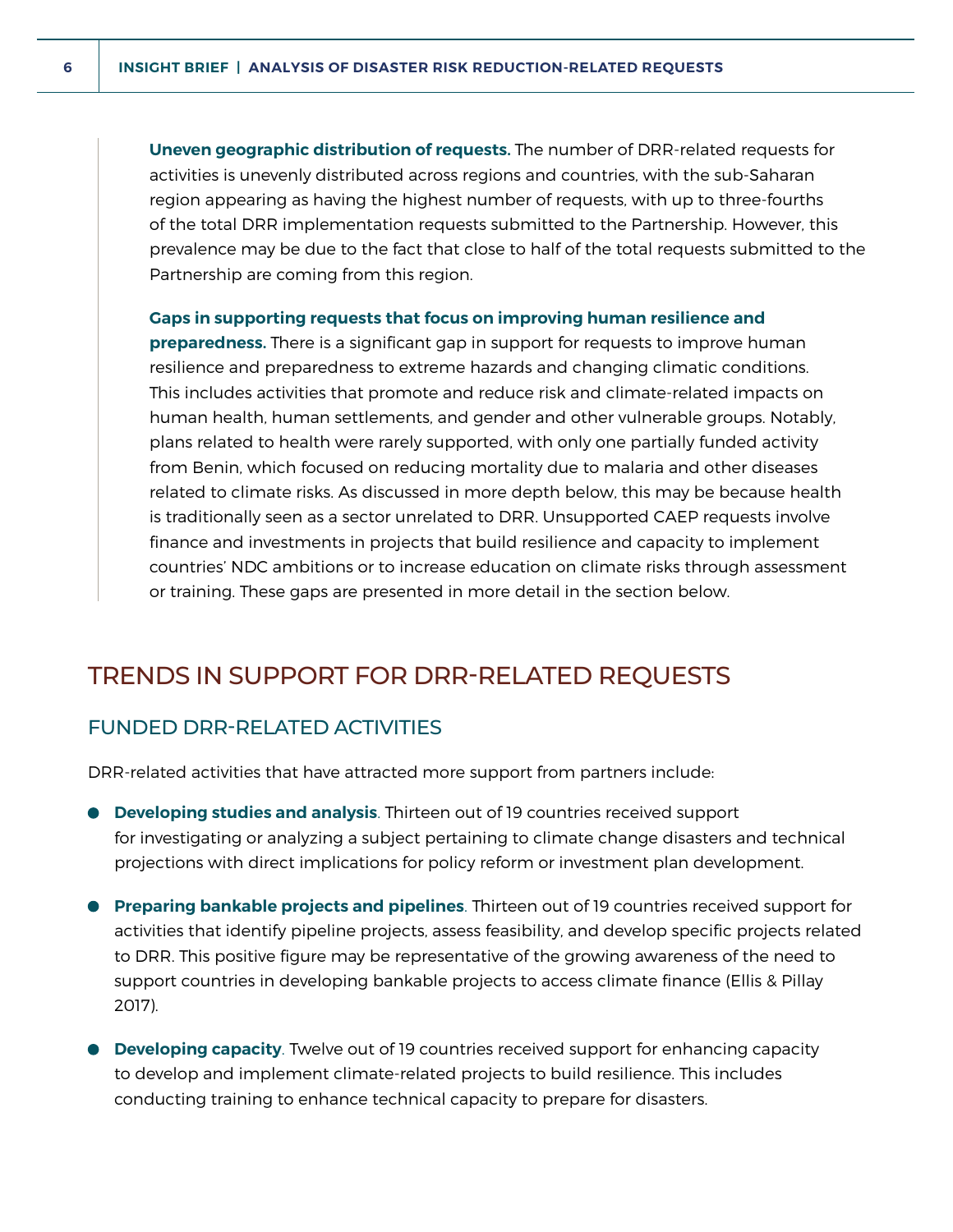- **Enacting and revising national strategies and plans**. Twelve out of 19 countries received support for creating, revising, and implementing national strategies and plans, which refer to national agreements to address national climate change needs that will in turn improve resilience.
- **Developing or updating Measuring, Reporting & Verification/Monitoring & Evaluation systems and collecting data**. Eleven out of 19 countries received support to develop systems to track changes over time and analyze information systematically to better meet their NDC goals related to DRR. This includes creating hazard maps and spatial planning to improve "flood-proof" roads and buildings.
- **Financing projects and programs and mobilizing resources**. Seven out of 10 countries made requests for support for activities such as improving roads and forests.

**Sectors with the highest number of DRR-related requests received:**

- **Disaster management** (64 total requests, 45% supported)
- **Water** (45 total requests, 45% supported)
- **Agriculture** (38 total requests, 55% supported)
- **Forestry and Other Land-Uses** (25 total requests, 60% supported)

#### GAPS IN SUPPORT BASED ON ACTIVITY TYPES

The following Partnership Plan (PP) activities had lower support rates:

- **Raising awareness and public education.** Eight countries made requests and five of those countries (Jordan, São Tomé and Príncipe, Benin, Mozambique, and Rwanda) did not receive support for these activities. Unfunded requests included giving tools for farmers, strengthening health system climate resilience, and climate information dissemination.
- **Integrating NDCs into national planning and budgets and revenue streams.** Four countries made requests and two of those countries (Grenada and São Tomé and Príncipe) did not receive support for, respectively, regulation of risk-based spatial planning and understanding economic consequences of risk.
- **Supporting gender balance.** Three countries (Republic of the Marshall Islands, Zimbabwe, and Burkina Faso) made requests and none of them received support for activities that train and prepare women for disasters.
- **Sharing lessons and best practices.** Three countries made requests and two of those countries (Zimbabwe and Burkina Faso) did not receive support for activities that share information on resilient housing infrastructure and agricultural practices, as well as databases for community risk management activities.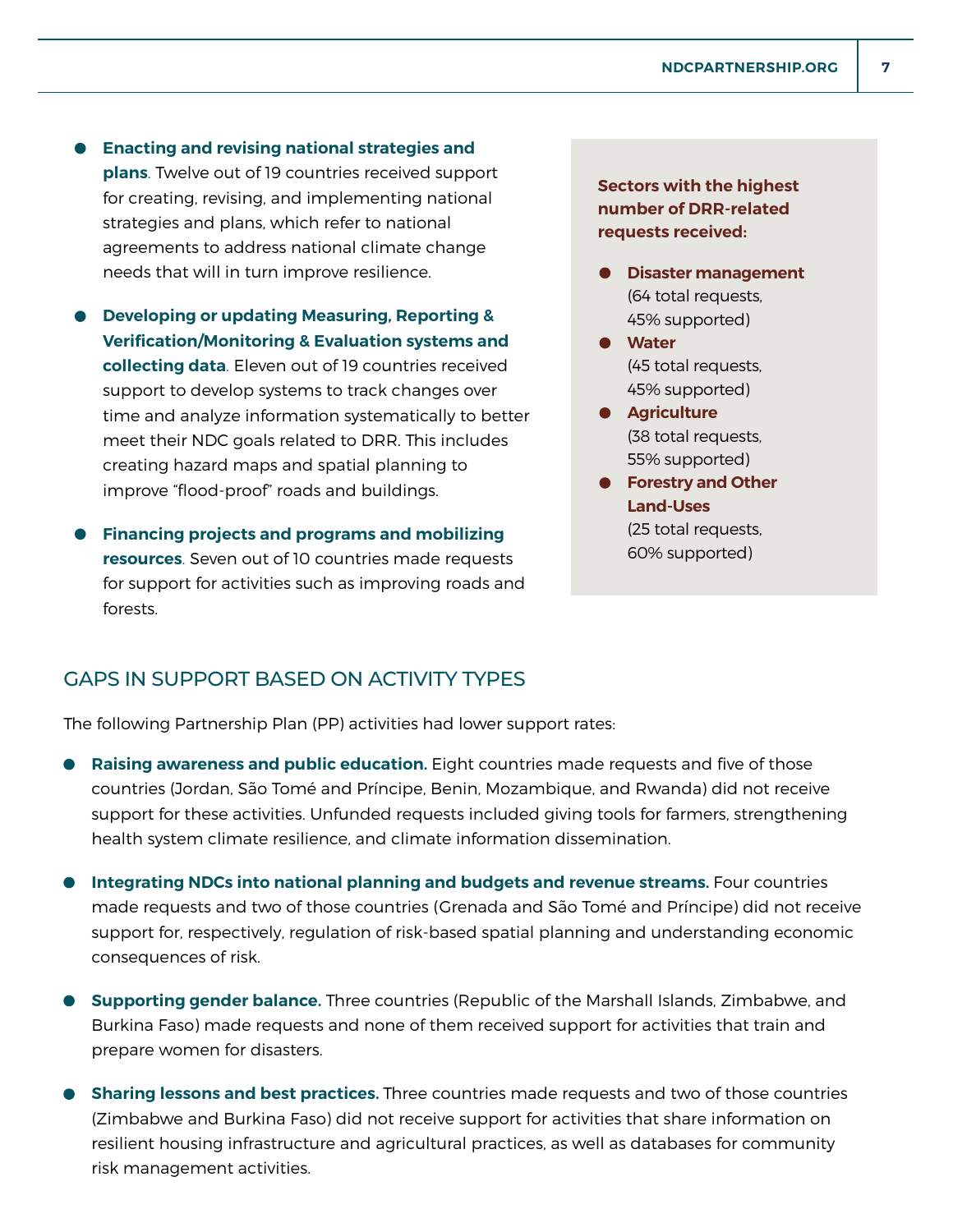## POST-COVID-19 SUPPORT NEEDS

Post-COVID-19, the Republic of Congo and Zambia requested Economic Advisors (EA) related to DRR, both of which were funded.<sup>3</sup> The Republic of Congo's EA focused on analyzing the economic impacts of COVID-19 about the operationalization of a climate commission and fund and strengthening climate resilience measures for the environment and populations. Zambia's Terms of Reference (TOR) centered on strengthening early warning systems, including implementing adaptation and DRR measures.

It should also be noted that some countries may be focused on receiving support from other sources and do not view the NDC Partnership as an option, while others may have spent the past year updating NDCs, which requires putting implementation plans on hold until an NDC is finalized. Lastly, while too small a sample to draw conclusions, the funding of two EAs for DRR-related COVID-19 recovery may illustrate a recognition of how fostering climate resilience relates to economic recovery. This suggests an intersection for the Partnership to advocate for the intersection between climate resilience and eco recovery. This in turn could further the case for NDCs to address both short- and long-term needs simultaneously.

| <b>Partner</b>                                                         | <b>Countries Supported</b>                                     | <b>Example of Support</b>                                                                                                                                                              |
|------------------------------------------------------------------------|----------------------------------------------------------------|----------------------------------------------------------------------------------------------------------------------------------------------------------------------------------------|
| <b>The World Bank</b>                                                  | <b>• Burkina Faso</b><br>• São Tomé and Príncipe<br>• Zimbabwe | Building the resilience of the agriculture<br>sector in Zimbabwe                                                                                                                       |
| <b>The European</b><br><b>Commission</b>                               | • São Tomé and Príncipe<br><b>Uganda</b>                       | Adapting policy strategies and integrating<br>climate and disaster resilience into sectors in<br>São Tomé and Príncipe                                                                 |
| <b>United Nations</b><br><b>Development</b><br><b>Programme (UNDP)</b> | <b>Burkina Faso</b>                                            | Strengthening national capacities to plan<br>and manage recovery processes sustainably<br>and inclusively (gender focused)                                                             |
| <b>The African Risk</b><br><b>Capacity (ARC)</b>                       | <b>Zimbabwe</b>                                                | Developing Knowledge products on climate<br>change and disaster risk management study<br>for local authorities, as well as policy support<br>for urban climate change response in 2020 |

# EXAMPLES OF PARTNERS PROVIDING SUPPORT

3 As part of its Economic Advisor Initiative, the NDC Partnership provided economic advisors to support the preparation of economic recovery plans to countries who requested them. More information can be found at [https://ndcpartnership.](https://ndcpartnership.org/economic-advisory-support) [org/economic-advisory-support.](https://ndcpartnership.org/economic-advisory-support)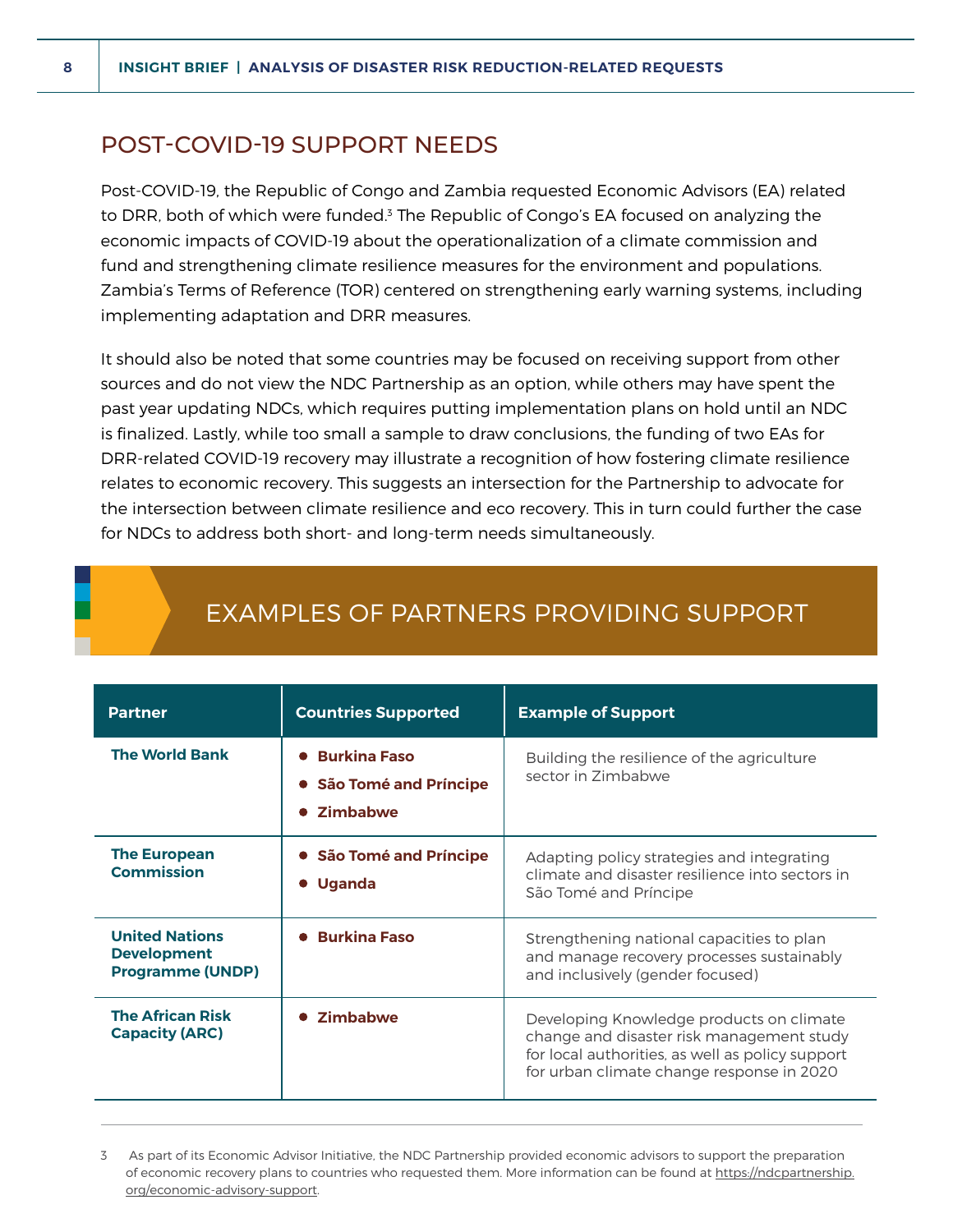# ANALYSIS OF DRR-RELATED REQUESTS

Altogether, 60% of DRR-related implementation requests were supported—comparable to an average of 66% of requests from the Partnership funded overall. Strikingly, 88% of DRR-related requests within CAEP were supported, with indicative and partial support included as support. While these are positive figures, an analysis of unsupported DRR-related requests reveals two main areas significantly lacking support, the first relating to preparing for and addressing health-related impacts of climate change and the second to policies and legislation.

**The lack of supported health-focused requests represents a key gap in achieving healthpromoting NDCs** (14 out of 17 unsupported, and one partially supported). Unsupported health requests ranged from the provision of training for health workers to address the consequences of climate change-induced extreme weather events in Armenia to establishing a database for climate-sensitive disease in Jordan. The only partially funded request focused on reducing morbidity and mortality from malaria and other climate-related diseases in Benin. This lack of support may be due in part to the fact that the health sector is often seen as separate and unrelated to other areas, such as DRR, although the COVID-19 pandemic has led to wider awareness of the complex relationship between health and climate change.

Other unsupported projects aiming to reduce the vulnerability of women and children and increase the capacity of health workers to address climate-induced disease outbreaks suggest that some of the humanitarian elements of DRR are being left behind. When we consider some of the main partners of funded projects—including the World Bank, United National Development Programme (UNDP), and Deutsche Gesellschaft für Internationale Zusammenarbeit (GIZ)—we see that these are often main traditional development partners whose focus and expertise may be perceived to lie beyond these areas. As NDC Partnership partners are largely from the development side, elements of DRR or even DRR itself may appear too humanitarian for such partners to respond to. A list of potentially relevant partners is mentioned in the Recommendations section.

#### **A similar gap in funding is found in requests for policy, strategies, and legislation for**

**value chain services,** which is the least supported value chain service of DRR implementation requests. According to the NDC Partnership, these value chain services can be broken down into the following elements: policy, strategies, and legislation (making up 42% unsupported requests), which were the least supported relative to other value chain services, such as knowledge products (making up 26% of unsupported requests), monitoring and evaluation (making up 18% of unsupported requests), and budgeting and investment (making up 14% of unsupported requests). Overall, policy, strategies and legislation requests have a 55% rate of unsupported requests—41 requests are unsupported compared to 33 requests supported.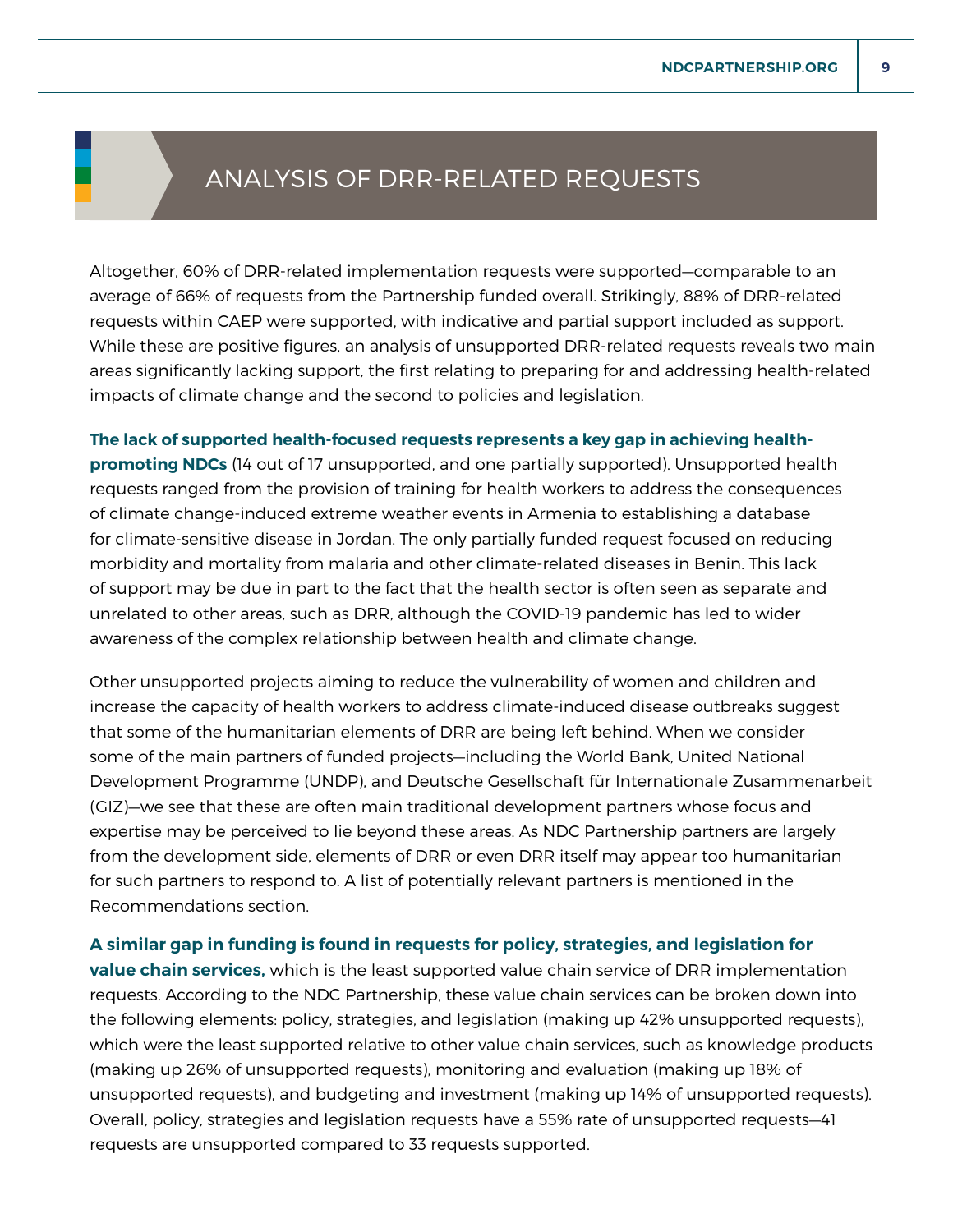Analyzing policy requests by sector, 48% of DRR-related requests in the policy sector are unsupported—13 out of 27 DRR policy requests are unsupported. Often identified as crosscutting requests, and falling under one of the unidentified sectors, policy requests include policy analysis and legal framework building activities, prioritization exercises, sectoral strategies and the integration and mainstreaming of NDC goals into planning processes. On one hand, this data illustrates an interest at the national level in mainstreaming DRR policy, yet many countries require more support to do so. On the other, the lack of support raises questions of whether this arises out of limited contact between the NDC Partnership with departments focusing on these areas, a lack of expertise by NDC Partnership partners themselves or whether it is not recognized as sufficiently relevant to partner priorities. The time horizon of such projects is also important, as policy mainstreaming and drafting implementable legal frameworks is a long and complicated process. The question remains of whether short donor funding cycles or interest in achieving quick impact may deter some partners from funding such requests.

**The funding gaps in health and policy mainstreaming are suggestive of the longstanding humanitarian-climate development divide,** wherein DRR seeks to address underlying, short-term risks while climate change adaptation seeks to address underlying vulnerabilities and both seek to reduce risk over the long term and build resilience. More specifically, there is an overlap between the need for short-term risk reduction and the need for medium- to long-term planning for climate action, particularly in managing risk across timescales. There is also much to be learned from the first-responder experience and expertise of the humanitarian sector in risk reduction. The lack of support for DRR policy, strategies, and legislation for value chain services may arise out of a similar gap, wherein neither climate nor development partners identify their role in this area or may feel that a lack of DRR expertise does not align with request objectives.

**However, the climate crisis necessitates that siloes be ruptured.** While humanitarian funding is needed to scale up disaster response, there must equally be investment by climate and development donors in disaster preparedness, such as in the development of early action protocols and strengthening local capacity for early warning, and early action. Both at the donor level and within national government agencies, humanitarian and development departments often do not connect, and consequently, measures to reduce disaster risk in the short, medium, and long terms are not reflected in NDCs or National Action Plans (NAPs). Siloed humanitarian, climate, and development finance streams can further highlight this disconnect and reveal a lack of understanding or incentives for considering disaster risk management across timescales as an integral part of climate adaptation. Policy and legal support are needed to create frameworks for action and set precedents to bridge this gap.

**This suggests a need for discussions at the donor level—perhaps facilitated by the NDC Partnership Support Unit—on the need to harmonize investment in both disaster risk reduction to prepare for current risks and in climate adaptation toward development of systems and capacities to prepare for and reduce risk over the longer term,** particularly at the local level, where disasters unfold firsthand. Improving partners' awareness of the need for complementary funding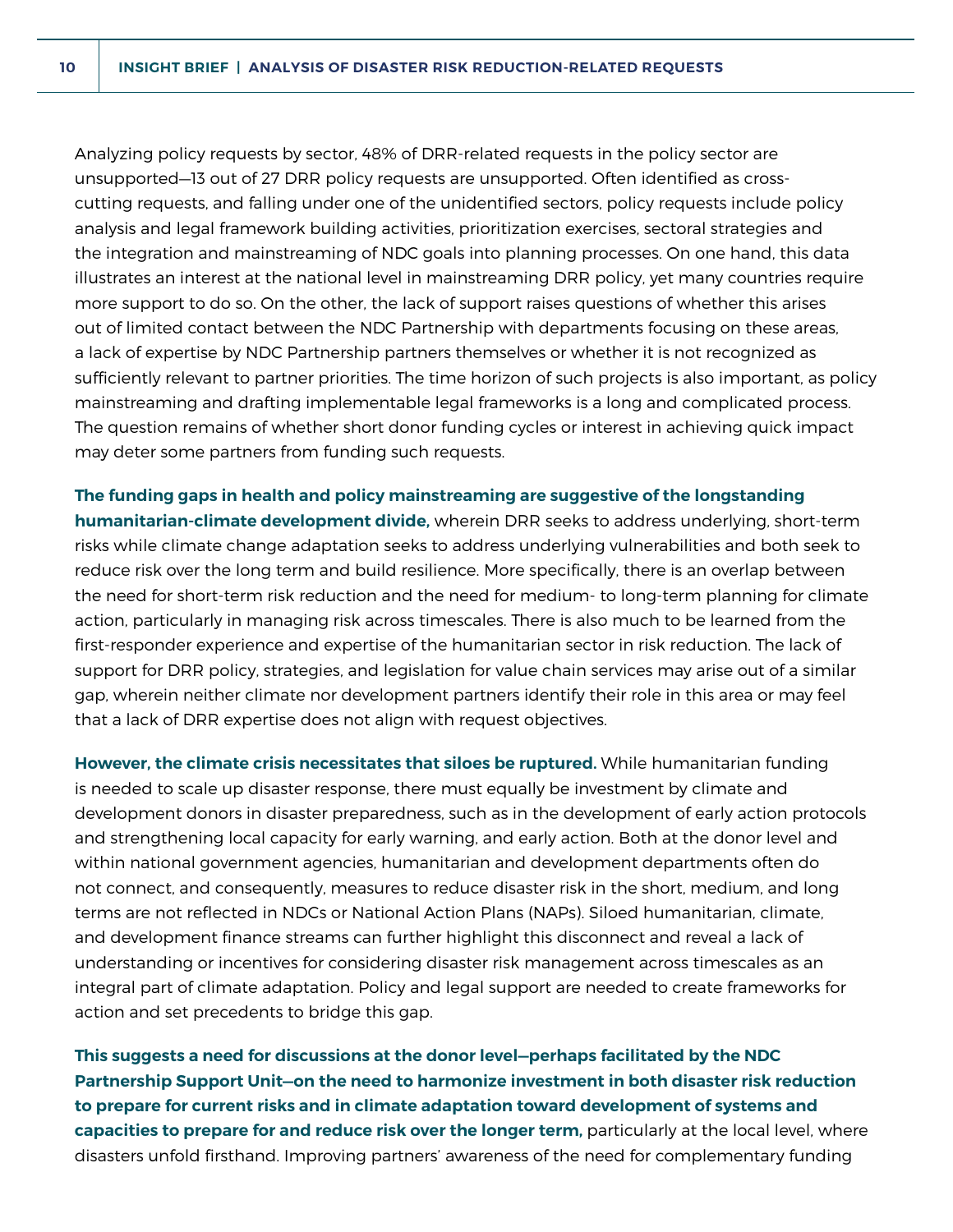may lead to more funded DRR-related requests and ultimately to stronger frameworks and action in the face of climate disasters.

## RECOMMENDATIONS

**Identify and approach more prospective humanitarian partners** that may be interested in supporting often-unsupported requests related to the human resilience component of DRR. These might include the United Nations Office for the Coordination of Humanitarian Affairs (UNOCHA), United Nations Office for Disaster Risk Reduction (UNDRR), World Food Programme (WFP), Save the Children, CARE, and MercyCorps. Partners may be looking for a match with their existing frameworks for support including geography and other specific focuses. A donor scan could be undertaken, with high-interest countries encouraged to submit requests matching both country needs and donor funding streams.

**Raise awareness and strengthen the capacity of governments from local to national levels and partners alike on the intersection of humanitarian, development and governance efforts within DRR,** with an emphasis on addressing the needs of the most vulnerable to climate change. This could take place through specific calls for requests, webinars and articles on the NDC Partnership website.

**Conduct qualitative research with partners and countries—at both the national and subnational levels—to learn more about their DRR needs and interests.** In some cases, the fact that countries consistently requested technical support for specific activities may shed light on their specific needs or priorities. However, other countries may simply need technical expertise in more areas or have many priorities, hence the diverse requests for support. One relevant question is whether countries that requested specific support for one sector or type of activities had recourse to different bodies of funding for other types of DRR activities. Interviews or surveys could help shed light on whether countries are looking for additional support on DRR through the Partnership, or whether they typically turn to other sources of support.

**Collect information from subnational level actors, ranging from local municipalities to affected communities themselves, in any research conducted,** as this is where the practical implementation and outcomes of policies and plans occur. Research with such local actors would be valuable to inform discussions on DRR needs and interests to ensure that interventions support and build on indigenous knowledge and truly address the needs of the most vulnerable.